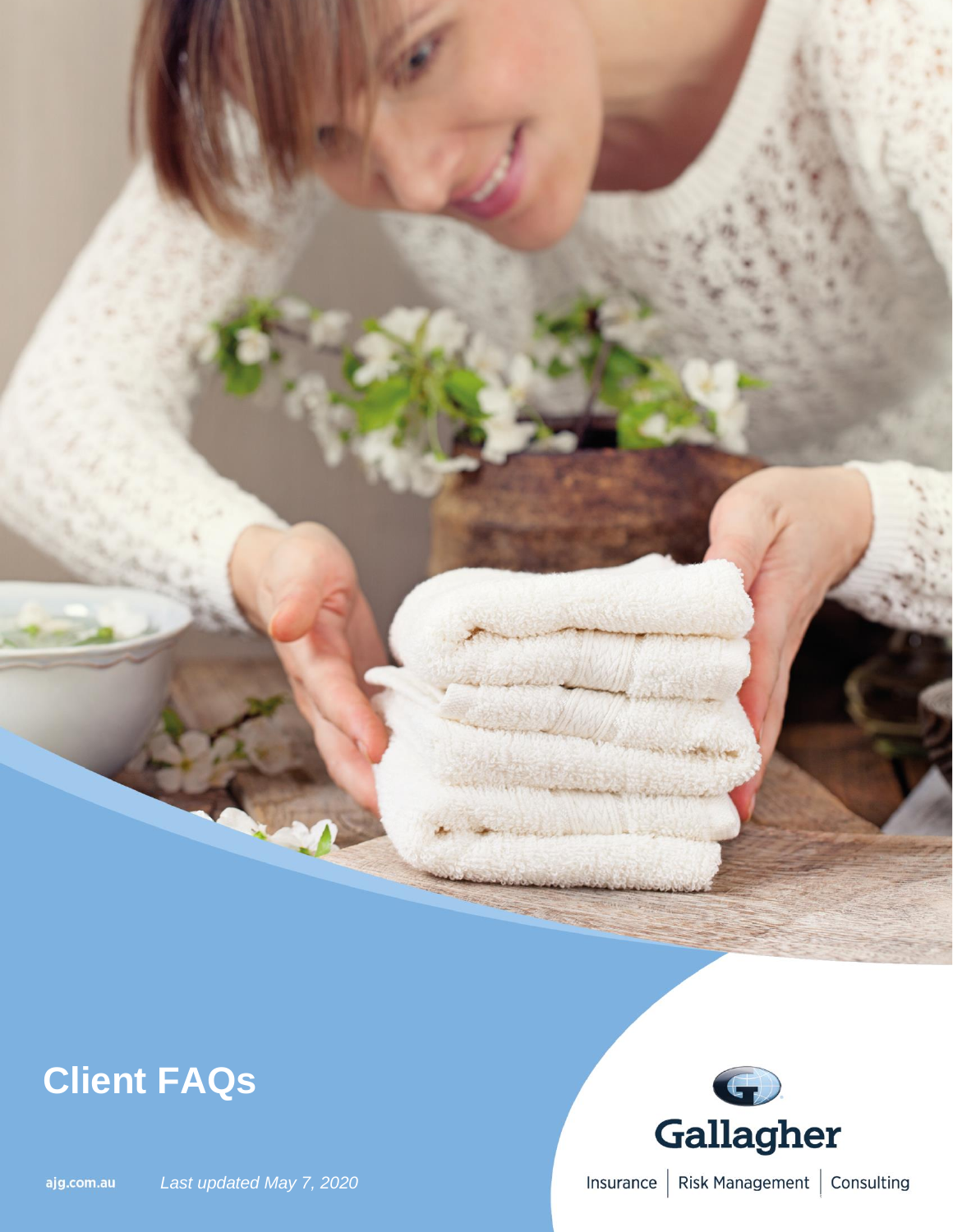

| <b>Insurance Questions</b>        |                                                                                                                                                                                                                                                                                                                                                                                                                                                                                         |
|-----------------------------------|-----------------------------------------------------------------------------------------------------------------------------------------------------------------------------------------------------------------------------------------------------------------------------------------------------------------------------------------------------------------------------------------------------------------------------------------------------------------------------------------|
| <b>Questions</b>                  | <b>Guidance</b>                                                                                                                                                                                                                                                                                                                                                                                                                                                                         |
| What does my policy cover?        | With Gallagher you have the benefit of combined insurance policy, designed to<br>best suit the need of your profession. These insurance covers are:                                                                                                                                                                                                                                                                                                                                     |
|                                   | • professional indemnity                                                                                                                                                                                                                                                                                                                                                                                                                                                                |
|                                   | • public liability                                                                                                                                                                                                                                                                                                                                                                                                                                                                      |
|                                   | • products liability                                                                                                                                                                                                                                                                                                                                                                                                                                                                    |
| What am I covered for?            | <b>Professional indemnity</b>                                                                                                                                                                                                                                                                                                                                                                                                                                                           |
|                                   | Professional indemnity insurance protects your livelihood and your reputation,<br>providing cover for what you do in your profession.                                                                                                                                                                                                                                                                                                                                                   |
|                                   | If someone takes legal action against you after you have provided a professional<br>treatment or advice, your professional indemnity policy provides a range of<br>covers that includes legal liability to pay compensation for personal injury to third<br>parties or damage to their property, and financial loss arising out of any act, error<br>or omission on your part.                                                                                                          |
|                                   | <b>Public liability</b>                                                                                                                                                                                                                                                                                                                                                                                                                                                                 |
|                                   | Public liability insurance is something we recommend for all businesses that<br>interact with the public, even in small ways. No business is without some degree<br>of risk. Protect yourself, your staff and members of the public by ensuring you're<br>covered for financial loss if a third party seeks compensation from you for a<br>negligent action. An example of this might be an accident that happens on your<br>premises, such as a slip and fall caused by a water spill. |
|                                   | <b>Products liability</b>                                                                                                                                                                                                                                                                                                                                                                                                                                                               |
|                                   | Products liability insurance protects you against liability for damages caused by<br>goods sold or supplied by you.                                                                                                                                                                                                                                                                                                                                                                     |
|                                   | Public liability cover is essential if you sell, supply or deliver products to<br>members of the public. This cover protects you against being held liable for<br>damage caused by goods sold or supplied by you, including damage caused by<br>or associated with design defects, manufacturing defects or inadequate labelling,<br>and is essential to protect you and your business.                                                                                                 |
| Can I pay by the month?           | We offer flexible pay by the month options including BPAY, credit card and<br>spreading payments.                                                                                                                                                                                                                                                                                                                                                                                       |
| Do I have 24/7 claims<br>support? | Yes. We understand that when you have a claim is when you need us most, so<br>we provide a 24/7 claims service.                                                                                                                                                                                                                                                                                                                                                                         |